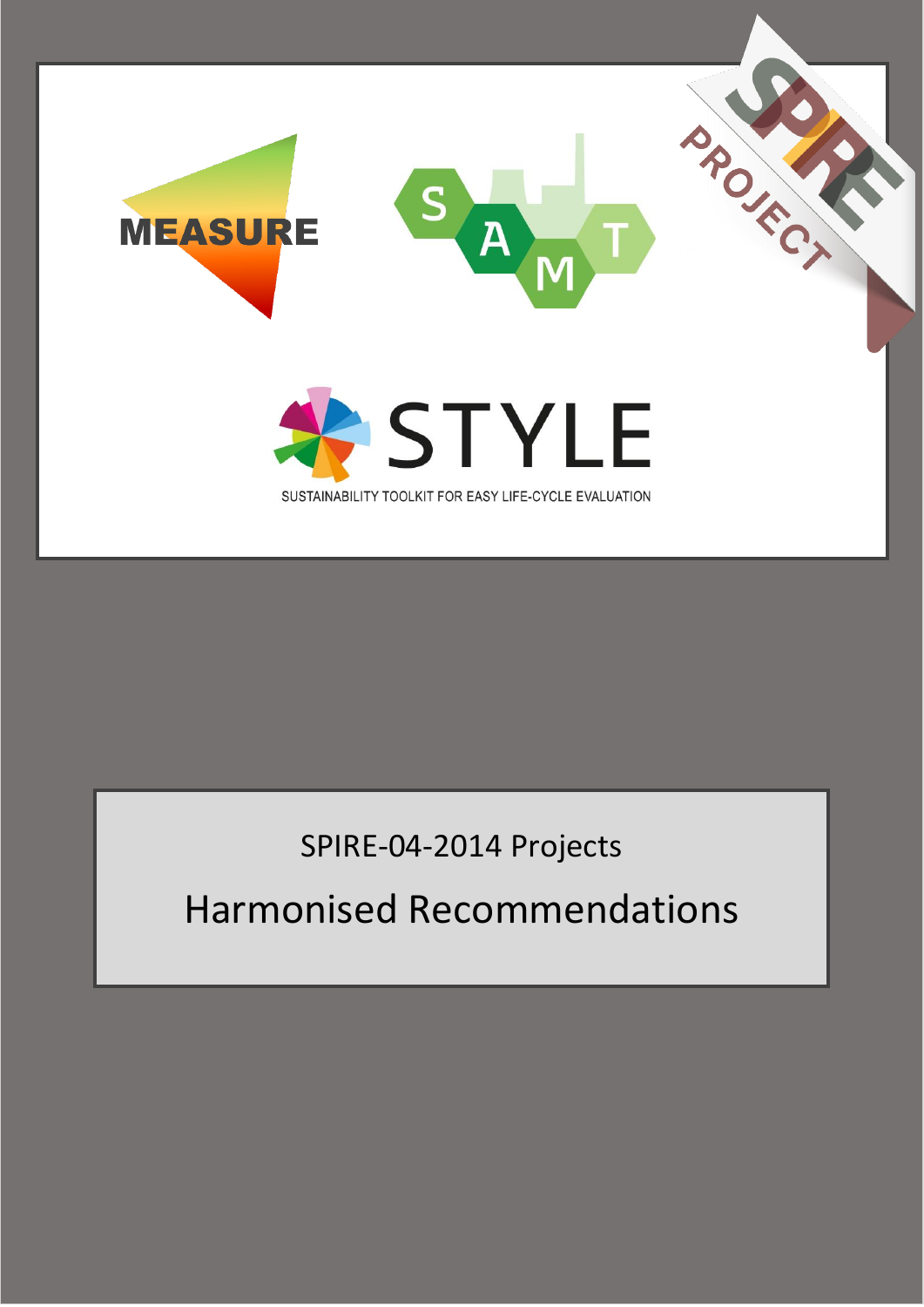### **SAMT-STYLE-MEASURE Harmonised Recommendations**

The Sustainable Process Industry through Resource and Energy Efficiency (SPIRE) Public–Private Partnership brings together several sectors of process industry: cement, ceramics, chemicals, engineering, minerals and ores, non-ferrous metals, steel and water. All SPIRE sectors can be considered as resource and energy intensive and thus improving resource and energy efficiency are urgent issues for improving the sustainability and competitiveness of the sectors.

For the SPIRE sectors, sustainability assessment methods are crucial for evaluating the current state and the achievement of the goals related to resource and energy efficiency. For evaluating the overall resource and energy efficiency of the SPIRE sectors as a whole, tools and indicators that are applicable for cross-sectorial assessment are required. Three parallel SPIRE-04-2014<sup>1</sup> projects (SAMT, STYLE and MEASURE) with a specific objective to increase the European knowledge base related to applied sustainability assessment tools, methodologies, indicators and to overcome the bottlenecks for cross-sectorial take-up and further development in the process industry have now reached completion.

The aim of the SAMT project was to review and make recommendations about the most potential methods for evaluating sustainability in the process industry to improve the integration of sustainability assessment methods in decision making. It was discovered, for example, that there is a demand for both developing existing methods to cover and integrate different aspects of sustainability (environmental, economic and social), and to develop simplified assessments with harmonised guidelines, in which the assessment process could be integrated to the daily decision-making by automating part of the work flow. Additionally, based on the analysis of existing standards (including ISO 14000 family and PEF) future standardisation activities related to sustainability assessment methods were proposed.

Project STYLE set out with a remit to look for an ideal collection of tools to meet the needs of a specific scenario: *'A project team is evaluating options for a resource or energy improvement for their process or product and they need a pragmatic tool to check the broader sustainability implications of each technological solution'*. Although promising features were found in existing open access tools, the most suitable tools found were developed in-house by industry and lacked availability and transferability to be used across the SPIRE process industries. Consequently, STYLE has worked with project partners and stakeholders to develop a high-level structure for an 'Ideal Toolkit', taking useful features from existing tools and feedback from tool users. STYLE has made recommendations for the further development of this Toolkit.

The MEASURE team focussed on concepts to guide innovation processes within SPIRE collaborations towards more sustainable technologies and to facilitate industrial cooperation in sustainability assessment cross-sectorial as well as along value chains. MEASURE advocates an innovation management approach, which promotes holistic understanding of economic, environmental and societal challenges that a new technology must respond to. The approach provides an ability to compare alternative solutions, understanding of their benefits and drawbacks as well as of the (remaining) distance to a defined target for robust decision-making. Cooperation between industries aiming for a holistic understanding of the chances of industrial symbioses and product value chain management are supported, e.g., by recommendations for a harmonised data exchange.

This document summarises the harmonised SAMT, STYLE and MEASURE overall recommendations.

**Website:** [www.spire2030.eu/samt](http://www.spire2030.eu/samt) **Final Recommendations:** [www.spire2030.eu/samt](http://www.spire2030.eu/samt) **Website:** [www.spire2030.eu/style](http://www.spire2030.eu/style) **Recommendations Roadmap:** <https://goo.gl/5uYHWY> **Ideal Toolkit Framework:** <https://goo.gl/2zMHHY> **Website:** [www.spire2030.eu/measure](http://www.spire2030.eu/measure) **MEASURE Recommendations Roadmap:** <https://goo.gl/wWdOaE>

Detailed recommendations, background and roadmaps for each of these projects can be found through the following links:

 $\overline{a}$ <sup>1</sup> [http://cordis.europa.eu/programme/rcn/665065\\_en.html](http://cordis.europa.eu/programme/rcn/665065_en.html)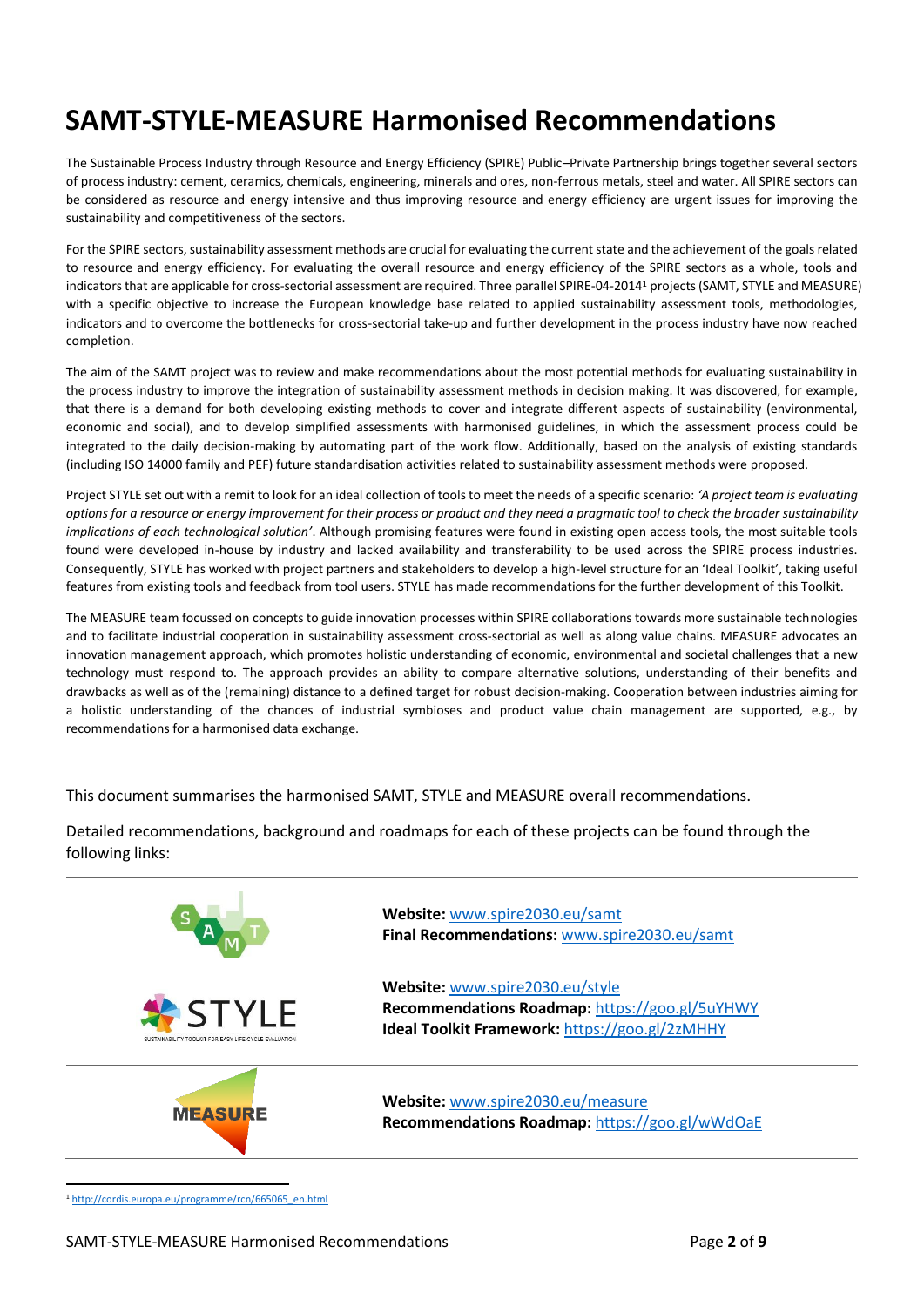#### **UPTAKE ACTIONS**

| <b>Action</b>                                                                                                                            | <b>Description</b>                                                                                                                                                                                                                                                                                                                                                                                                                                                                                | <b>Actors</b>                                                                                                                                                                                                                                                        | Timing <sup>2</sup>    |
|------------------------------------------------------------------------------------------------------------------------------------------|---------------------------------------------------------------------------------------------------------------------------------------------------------------------------------------------------------------------------------------------------------------------------------------------------------------------------------------------------------------------------------------------------------------------------------------------------------------------------------------------------|----------------------------------------------------------------------------------------------------------------------------------------------------------------------------------------------------------------------------------------------------------------------|------------------------|
| Promote a wider use of life-<br>cycle-thinking (LCT)-based<br>tools among process industry<br>for regular decision-making                | In order to reach the European sustainability<br>targets, a wider use of LCT-based tools among<br>the different sectors of the European process<br>industry is needed for regular decision-making,<br>as well as for innovation management.                                                                                                                                                                                                                                                       | Industry and<br>industrial<br>associations                                                                                                                                                                                                                           | Short term             |
| Support data exchange and<br>cross-sectorial collaboration<br>between industries                                                         | More (standardised) data exchange between<br>industries of different sectors in LC(S)A studies is<br>required in order to identify synergies and<br>potentials for efficiency increase along value<br>chains and in cross-sectorial collaborations.                                                                                                                                                                                                                                               | Industry and<br>industrial<br>associations                                                                                                                                                                                                                           | Short / Medium<br>term |
| <b>Enable the use of LCT-based</b><br>tools in the SPIRE context for<br>guidance and assessment of<br>innovation projects                | The use of LCT-based tools for the assessment of<br>innovation in the context of European<br>collaborative projects can gain significant<br>benefits in terms of more sustainable process<br>design and should be intensified in the SPIRE<br>PPP. Those industry-oriented projects have to<br>focus strongly on the future impact potentials of<br>new technologies and should be more intensely<br>used to demonstrate the chances of coupling<br>engineering, design, decision-making and LCT. | <b>SPIRE PPP teams</b>                                                                                                                                                                                                                                               | Short term             |
| Install a cross-sectorial forum<br>for promoting SPIRE-4<br>recommendations &<br>'insights' and exchanging<br>knowledge & good practices | EC supported by A.SPIRE should continue to<br>promote the findings from STYLE, SAMT and<br>MEASURE to current and future SPIRE projects.<br>Joint sustainability working group or forum<br>across different process industry sectors and LCA<br>or sustainability experts to share experiences<br>and good practices                                                                                                                                                                              | Active<br>dissemination of<br>the results from<br>all the SPIRE4-<br>projects towards<br>other SPIRE PPP<br>teams, LCA<br>practitioners in<br>industry and<br>academia,<br>software<br>developers, and<br>other<br>stakeholders by<br>the EC supported<br>by A.SPIRE | Short/Medium<br>term   |

 2 Short term: up to 2020; Medium term: up to 2025; Long term: 2025-2030+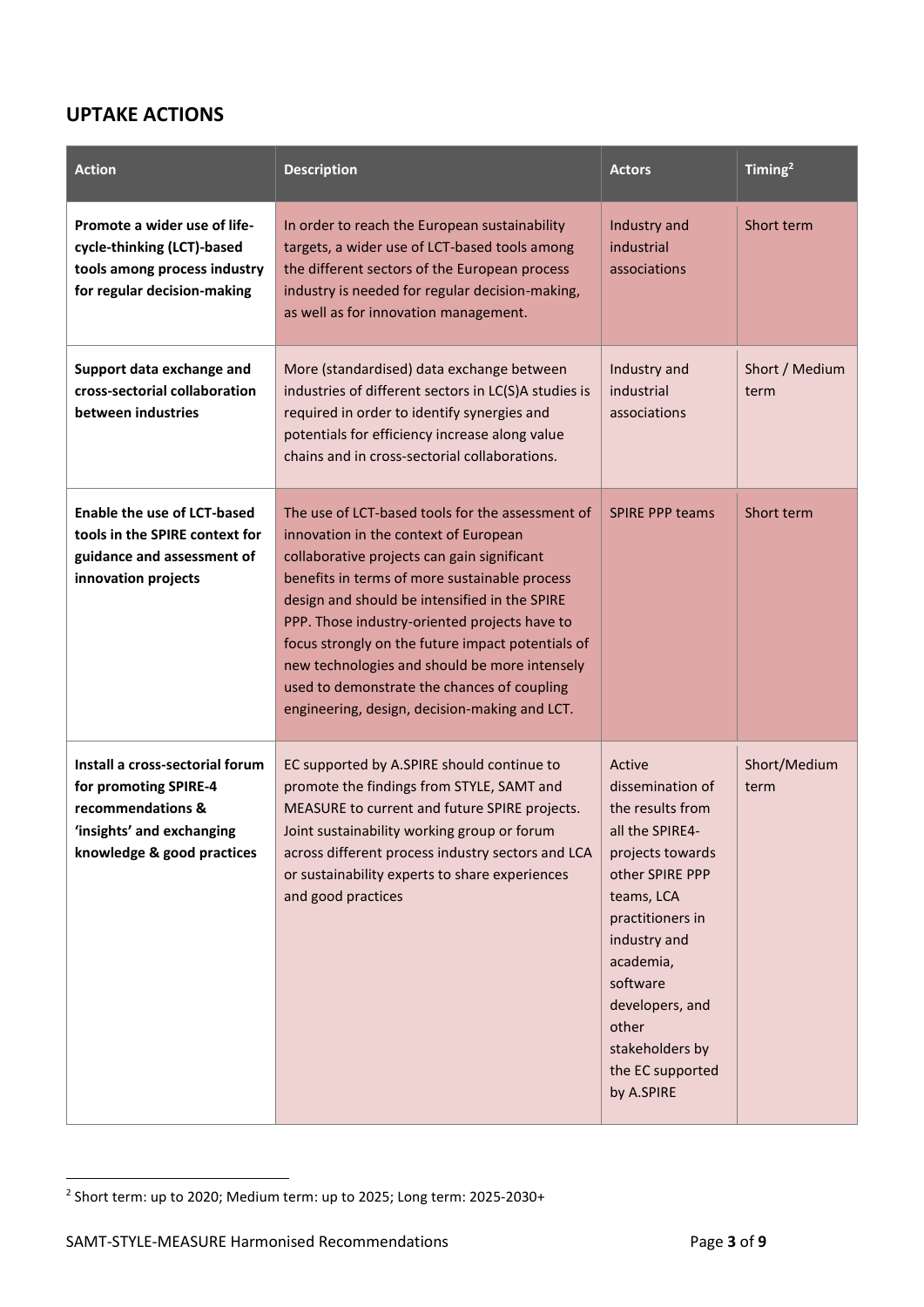| <b>Guidance for use of</b><br>sustainability evaluations in<br><b>SPIRE projects</b> | Providing guidance for use of early-stage and<br>stage-gate approaches to evaluations in SPIRE<br>projects -based on STYLE, SAMT, MEASURE                                                                                                                                                                                                                                                                                                                      | SPIRE PPP and<br>partner<br>organisations     | Short term           |
|--------------------------------------------------------------------------------------|----------------------------------------------------------------------------------------------------------------------------------------------------------------------------------------------------------------------------------------------------------------------------------------------------------------------------------------------------------------------------------------------------------------------------------------------------------------|-----------------------------------------------|----------------------|
| <b>Drive more harmonisation</b>                                                      | There is a distinct need for more harmonisation<br>of LC(S)A databases, methodological choices and<br>communication approaches in the industrial as<br>well as in the research funding environment.<br>Agreements and harmonisation activities within<br>industry sectors and along industrial supply<br>chains (e.g. Product Category Rules (PCR))<br>should be supported, and periodically re-<br>assessed and updated. ISO 14040/44 has to be<br>the basis. | Industry,<br>authorities,<br>academia         | Short/Medium<br>term |
| Increasing market uptake,<br>customer and consumer<br>knowledge                      | Increasing interest and awareness for making<br>sustainable choices through active<br>communication and education activities, and<br>increasing availability of easy access<br>sustainability information in products                                                                                                                                                                                                                                          | Industry,<br>authorities,<br>academia         | Long term            |
| Support development and<br>usage of Open Access tools<br>(cross-sector SME target)   | Funding support for the development and<br>maintenance of Open Access Qualitative<br><b>Screening Tools</b>                                                                                                                                                                                                                                                                                                                                                    | Policy (funding<br>bodies)                    | Short/Medium<br>term |
|                                                                                      | Coaching of organisations new to sustainability<br>evaluations in the usage of Open Access tools                                                                                                                                                                                                                                                                                                                                                               | Funding bodies,<br>industry, LCM<br>community | Medium/Long<br>term  |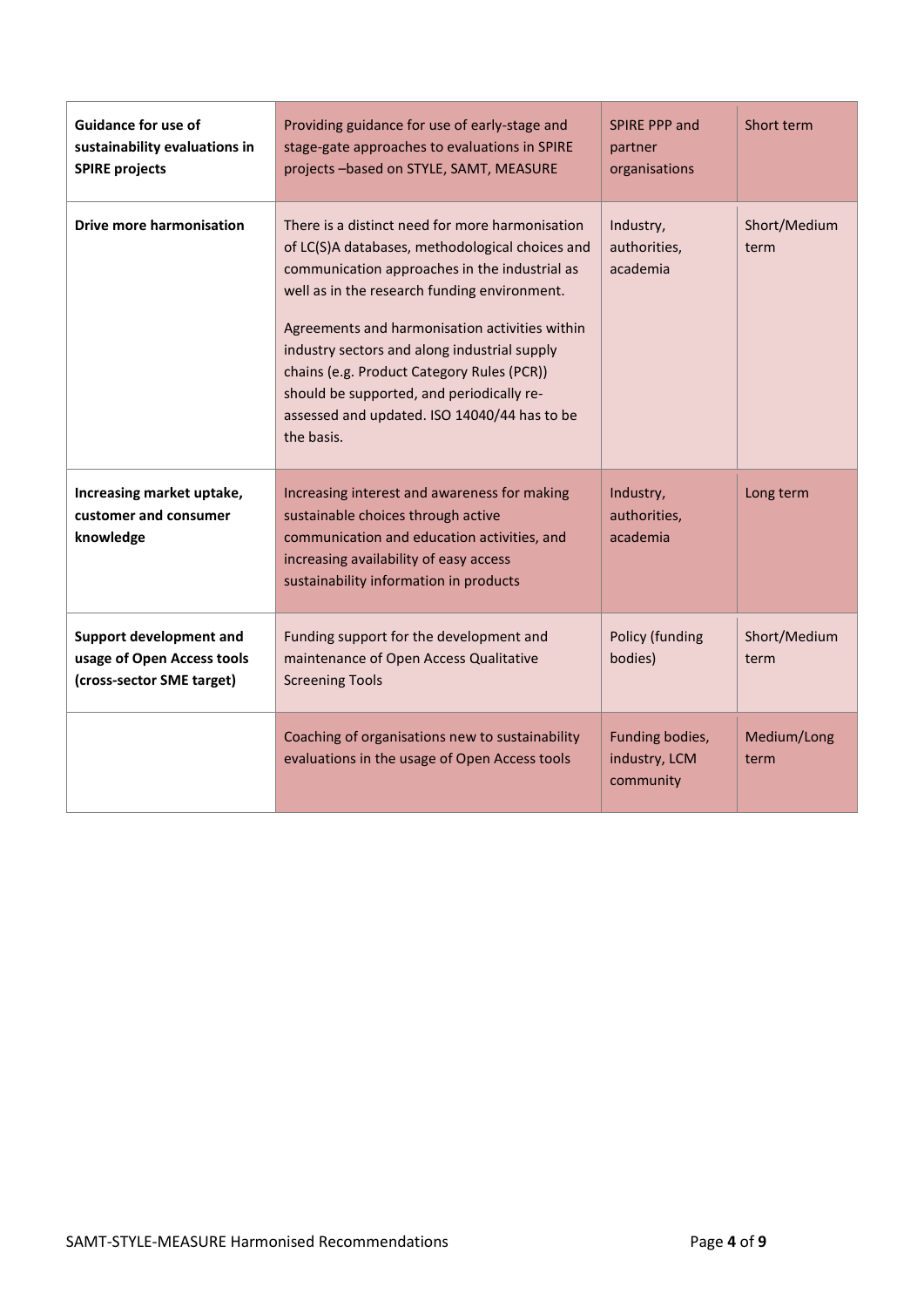#### **METHODOLOGY ACTIONS**

| <b>Action</b>                                                  | <b>Description</b>                                                                                                                                                                                                                                                                                                                                                                        | <b>Actors</b>                                                                               | <b>Timing</b>        |
|----------------------------------------------------------------|-------------------------------------------------------------------------------------------------------------------------------------------------------------------------------------------------------------------------------------------------------------------------------------------------------------------------------------------------------------------------------------------|---------------------------------------------------------------------------------------------|----------------------|
| Improvement of<br>existing environmental<br>assessment methods | All methodologies applied should be based on<br>standards. ISO 14040/44 present the widely<br>accepted framework for LCA; all environmental<br>life cycle-based methods should be based on it.                                                                                                                                                                                            | LCM Community,<br>Industry, standardisation<br>body                                         | Short / Long<br>term |
|                                                                | Standardise vocabulary and semantics across<br>the three sustainability pillars: In order to<br>promote compatibility between tools and to<br>increase common understanding of terms, the<br>Life Cycle Management community should work<br>to provide more standard definitions of terms.                                                                                                | LCM Community,<br>Industry, standardisation<br>body                                         | Short term           |
|                                                                | Improvement of current standards in a way that<br>they provide a clear methodological approach to<br>handle "closing the loop" models and end-of-life<br>modelling i.e. aspects related to circular<br>economy.                                                                                                                                                                           | Standardisation body +<br>dedicated stakeholder,<br>academia, industry                      | Short term           |
|                                                                | Broader development of various PEFCRs and<br>testing the newly developed biodiversity<br>indicators proposed by PEF and UNEP (See<br>SAMT D3.2) to gain experience and further<br>develop the approach                                                                                                                                                                                    | Academia, JRC, Industry                                                                     | Short/Medium<br>term |
|                                                                | Further development and implementation of<br>impact assessment methods related to toxicity<br>(such as ProScale and USEtox), Abiotic depletion<br>potential, Ionization potentials, micropollutants,<br>land use changes and others                                                                                                                                                       | Academia, JRC,<br><b>Standardisation body</b>                                               | Medium term          |
|                                                                | Develop approaches to uncertainty and<br>Standardisation body +<br>sensitivity analysis for data-lean evaluations<br>dedicated stakeholder,<br>involvement from<br>including LCA software tools to enable the use<br>of a wider range of methods for uncertainty<br>industry & RTOs, ISO SC5<br>propagation. Prepare a new initiative<br>"Guidelines for simplified LCA" under ISO TC 207 |                                                                                             | Medium term          |
| <b>Further development</b><br>of social assessment<br>methods  | Enhance/increase use & knowledge of social<br>assessment methods, e.g. by testing the newly<br>developed S-LCA guidelines (See SAMT D2.2)<br>and develop approaches to incorporate social<br>factors in sustainability assessments and<br>agreements of the community on the linkage of<br>social indicators and impacts to a product or<br>organization                                  | Industry (involving<br>stakeholders, community<br>& market demands),<br><b>WBCSD, RTOs</b>  | Short term           |
|                                                                | Standardization of social impact assessments, in<br>particular Social-LCA, development of databases<br>on social impacts                                                                                                                                                                                                                                                                  | Standardization body +<br>dedicated stakeholder,<br>involvement from<br>industry & research | Medium term          |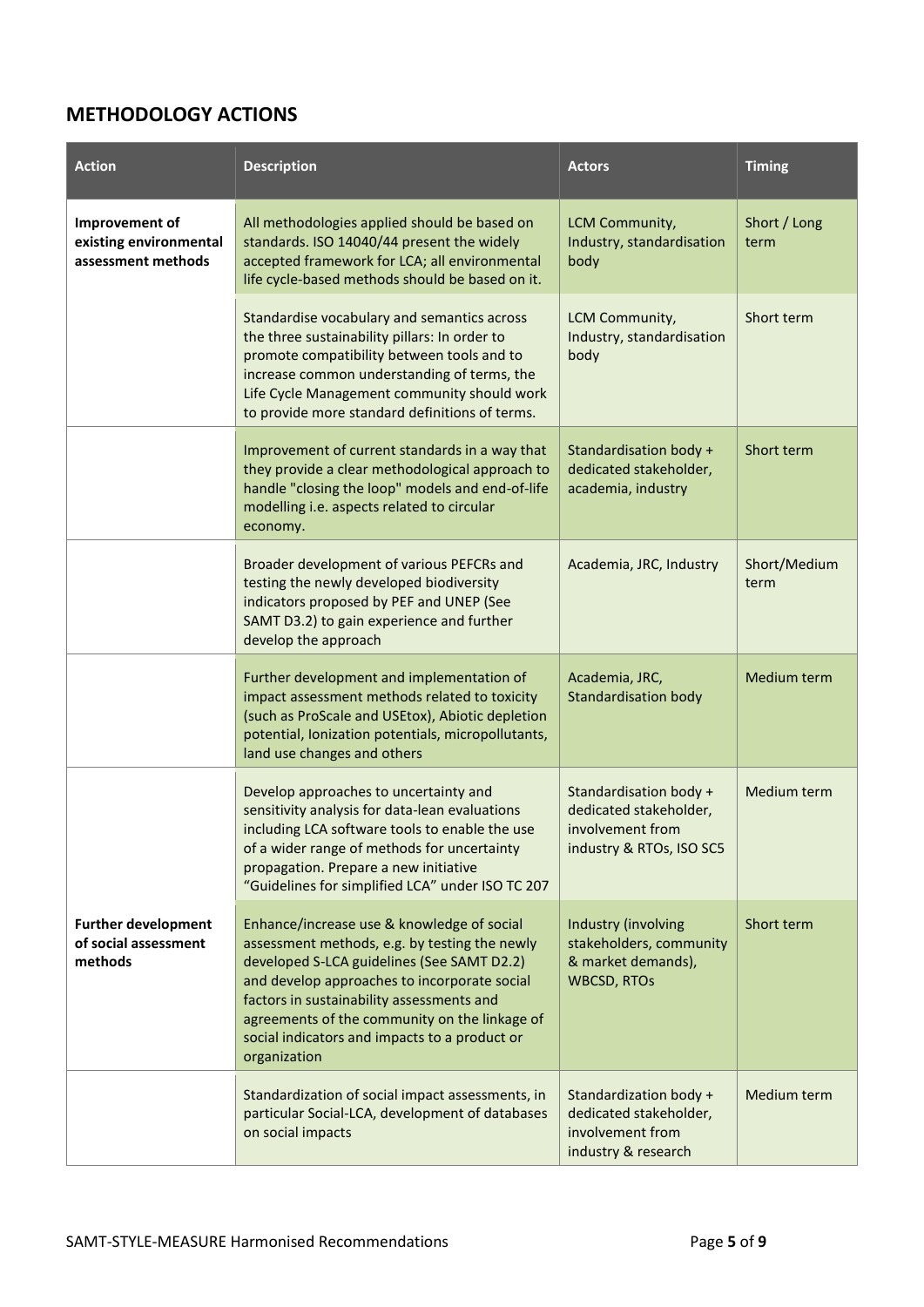| <b>Standardization of</b><br>monetization aspects                       | Find consensus on quantitative economic<br>approaches considering usefulness of<br>input/output systems and monetization aspects<br>via active involvement in new standardisation<br>initiatives (ISO 14008 & 14007)                                                                                                                                         | Standardisation body +<br>dedicated stakeholder,<br>involvement from<br>industry & RTOs, ISO SC5<br>& SC1 | Short term            |
|-------------------------------------------------------------------------|--------------------------------------------------------------------------------------------------------------------------------------------------------------------------------------------------------------------------------------------------------------------------------------------------------------------------------------------------------------|-----------------------------------------------------------------------------------------------------------|-----------------------|
| <b>Further development</b><br>of integrated<br>assessment<br>approaches | Develop approaches to incorporate social<br>factors in sustainability assessments.<br>Harmonisation of integrated assessment<br>methods working in particular on the critical<br>issues of<br>1) normalisation and weighting<br>2) possible generation of synthetic scores<br>3) communication and visualisation, trade-off<br>identification and assessment | RTO's, Industry,<br><b>Commission (H2020</b><br>funding), LCM<br>community                                | Short/Medium<br>term  |
|                                                                         | A consensus has to be found on how to<br>determine resource efficiency and on the<br>definitions of resources themselves                                                                                                                                                                                                                                     | LCM Community,<br>Commission (H2020)                                                                      | Short term            |
|                                                                         | The use of multi-criteria decision<br>methods (MCDM) should be more integrated<br>into the decision processes in innovation and<br>development processes to provide consistent<br>and transparent decision guidance                                                                                                                                          | <b>LCM Community, SPIRE</b><br>PPP, Industry                                                              | Short/Medium<br>term  |
|                                                                         | Improve robustness of qualitative screening<br>approach, based on consensus and collaboration<br>with 'softer sciences', ie. Human factors                                                                                                                                                                                                                   | LCM Community,<br>Industry                                                                                | Short/ Medium<br>term |
| <b>Guidance for method</b><br>and tool selection                        | Specify the methodology for calculating<br>expected impacts of SPIRE projects (See<br>recommendations in the MEASURE roadmap,<br>section 4)                                                                                                                                                                                                                  | LCM Community,<br>Commission (within<br><b>SPIRE PPP)</b>                                                 | Short term            |
|                                                                         | Implementation of a target-oriented stage and<br>gate process within publicly funded projects is<br>strongly recommended in order to funnel R&D<br>results into innovation. (See MEASURE roadmap,<br>section 4)                                                                                                                                              | <b>SPIRE PPP, Commission</b><br>(H2020)                                                                   |                       |
|                                                                         | Extension and continuous development of the<br><b>ELCD</b> platform                                                                                                                                                                                                                                                                                          | Commission, JRC,<br>stakeholders                                                                          | Short/Medium<br>term  |
|                                                                         | Development of a web-based system to support<br>method and tool selection (ToolKit), offering<br>comprehensive and up-to-date information of<br>available methods and tools, with possibility to<br>search for suitable methods for different<br>decision-making contexts and sustainability<br>challenges according to selected criteria.                   | Commission (H2020),<br>with contributions from<br>industry, academia and<br>stakeholders                  | Medium term           |
|                                                                         | Guidance Framework for an Ideal Toolkit<br>specification (to support industry decision<br>making in projects from Technology Readiness<br>Level 4-7).                                                                                                                                                                                                        | Commission (H2020),<br>with contributions from<br>industry, academia and<br>stakeholders                  | Short/Medium<br>term  |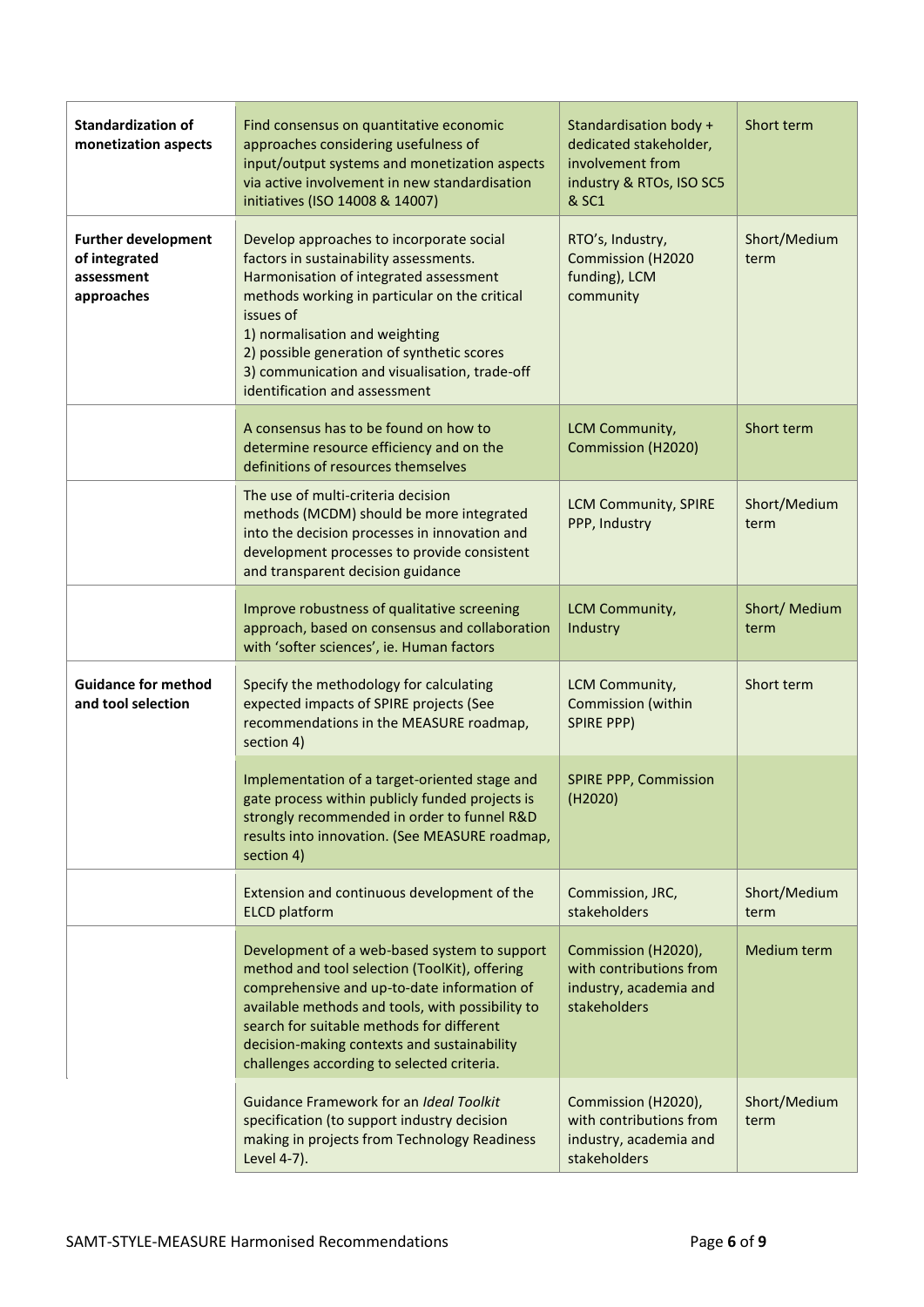#### **TOOLS ACTIONS**

| <b>Action</b>                                                            | <b>Description</b>                                                                                                                                                                                                  | <b>Actors</b>                                                                                                     | <b>Timing</b>        |
|--------------------------------------------------------------------------|---------------------------------------------------------------------------------------------------------------------------------------------------------------------------------------------------------------------|-------------------------------------------------------------------------------------------------------------------|----------------------|
| Development of tools to<br>simplify data handling &<br>management        | Development of automated steps to<br>simplify data collection, handling and<br>uncertainty management. Examples of<br>successful developments from industry<br>include for example PreSelect and<br><b>Ecovadis</b> | LCA software developers, ICT<br>experts, with contributions<br>from LCA practitioners from<br>industry & academia | Short term           |
| <b>Development of simple</b><br>tools adaptable to different<br>contexts | Provide access to site specific or primary<br>data and the possibility to modify pre-<br>defined assumptions in simplified tools                                                                                    | LCA software developers, ICT<br>experts, LCA practitioners<br>(industry & academia)                               | Short term           |
|                                                                          | Adaptable tools allowing a shift between<br>different levels of assessments: from<br>simplified to comprehensive and vice<br>versa                                                                                  | LCA software developers, ICT<br>experts, LCA practitioners<br>(industry & academia)                               | <b>Medium term</b>   |
|                                                                          | Integration of tools for improved<br>visualisation of results, & handling and<br>visualisation of uncertainty                                                                                                       | LCA software developers, ICT<br>experts, LCA practitioners<br>(industry & academia)                               | Medium term          |
|                                                                          | Development of Open Access Qualitative<br>Screening Tool for high-level monitoring<br>of sustainability in industry and<br>collaborative projects                                                                   | LCM community, industry,<br>policy (SPIRE)                                                                        | Short/Medium<br>term |
| Tools for high throughput<br>calculations of scenarios                   | <b>LCA Internet Managers/calculation tools</b><br>for scenario calculations                                                                                                                                         | LCA software developers, ICT<br>experts, LCA practitioners<br>(industry & academia)                               | Medium term          |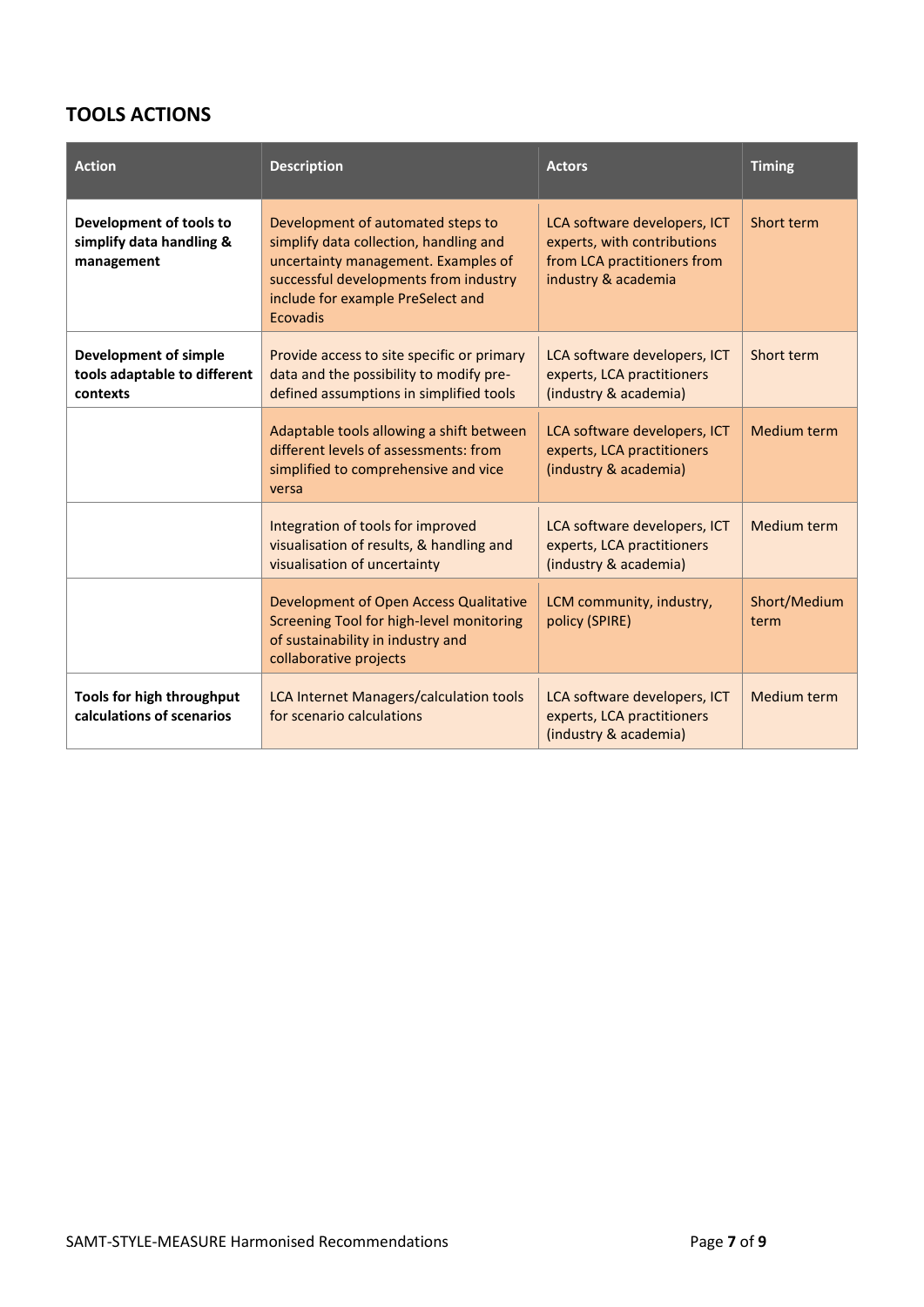#### **DATA ACTIONS**

| <b>Action</b>                                                                       | <b>Description</b>                                                                                                                                                                                                                                                                                                                               | <b>Actors</b>                                                                             | <b>Timing</b>         |
|-------------------------------------------------------------------------------------|--------------------------------------------------------------------------------------------------------------------------------------------------------------------------------------------------------------------------------------------------------------------------------------------------------------------------------------------------|-------------------------------------------------------------------------------------------|-----------------------|
| <b>Improving interoperability</b><br>between different datasets<br>and LCA software | Improving the interoperability among<br>ELCD/ILCD DN and existing LCA<br>software packages, taking into<br>account related global developments<br>under the UNEP/SETAC Life Cycle<br>Initiative                                                                                                                                                  | LCA software developers and<br>data providers, JRC                                        | Short                 |
|                                                                                     | A review of the ISO/TS 14048:2002<br>'LCA data documentation format',<br>considering the possibility to improve<br>interoperability of different datasets<br>and software packages, creating<br>updated and extensive principles for<br>data documentation, and taking into<br>account the developments related to<br>ILCD DN and UNEP/SETAC LCI | Standardisation body, ISO<br>TC207, LCA software<br>developers and data<br>providers, JRC | Short                 |
| Improving availability of<br>data                                                   | Increase availability of generalised LCI<br>data from different sectors via<br>cooperation through the industry<br>associations, using agreed principles<br>for transparent data documentation                                                                                                                                                   | Industry, Industry<br>associations, database<br>providers                                 | Short/Medium          |
|                                                                                     | Better access of ERP to the plant floor<br>data, agreement on data exchange<br>standards, and an integration of<br>process models and LCA models into<br>plant management                                                                                                                                                                        | Industry, software developers                                                             | Short/Medium          |
|                                                                                     | Agreed principles for confidential<br>data sharing (e.g. using a black box<br>model proposed by the MEASURE<br>project or similar approach)                                                                                                                                                                                                      | Industry associations                                                                     | Medium                |
|                                                                                     | Integrate social and economic data<br>into public databases                                                                                                                                                                                                                                                                                      | LCM community, Industry<br>associations                                                   | Medium/Long<br>term   |
|                                                                                     | Streamline databases with more<br>efficient data input for industry and<br>better meta data for capturing data<br>quality and providence                                                                                                                                                                                                         | LCM community, policy                                                                     | Short/ Medium<br>term |
|                                                                                     | Data-mining methods for generic LC<br>inventories                                                                                                                                                                                                                                                                                                | Software developers                                                                       | Short/ Medium<br>term |
|                                                                                     | Consider and develop new<br>approaches to increase availability of<br>generalised data for social<br>assessments                                                                                                                                                                                                                                 | All actors                                                                                | Medium/long           |